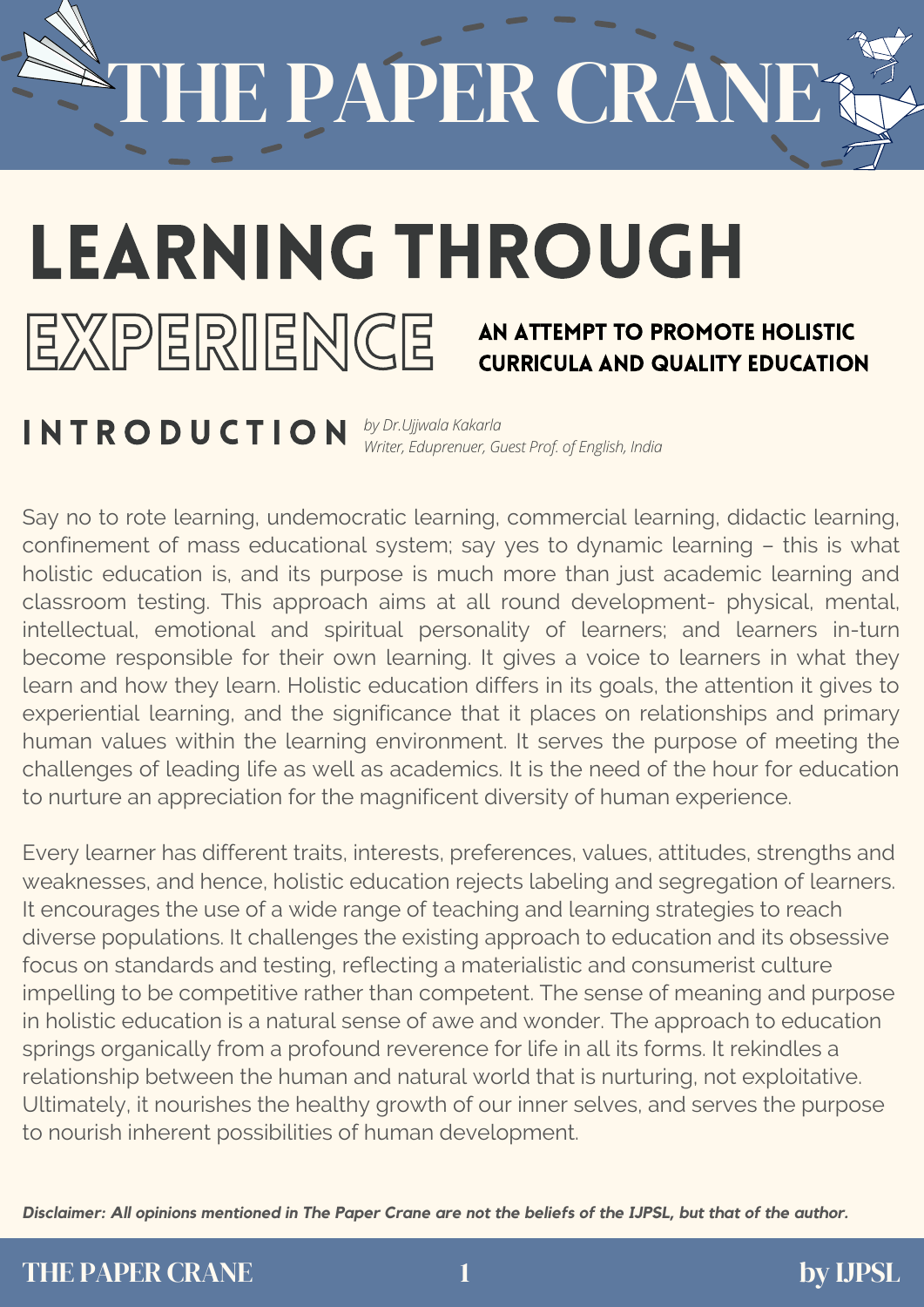## HE PAPER CRÀNE

#### FROM THE ROOTS

*by Ananya Student, Hindu College, University of Delhi*



Due to the entire slum rehabilitation project, these kids have lost access to their school as they can not afford the transportation cost. Further economic crisis and ongoing pandemic has significantly contributed to depletion of quality of life.

#### THE LEARNER WHO DREAMS, ACHIEVES

*by Ridhima Aneja Associate Editor, IJPSL*

Arriving at a book, the learner aspires of nothing but being grasped by the enthralling beauty it holds. It introduces him to wonder, to love and to worlds above and beyond. The learner surrenders himself to the book, open to the knowledge and substance to weigh on him. The learner listens and connects to the book in front of him to take him by his hand and immerse him in creation and empower him with a path of transformation- a transformation of self and his surroundings. He has completed his journey by reaching the book, his destination. Talking of present days, the blessings of learning however are not much thought about. For education today is a means to an end. A weapon as most consider, remains merely a means to escape a present to build a secure and brighter future.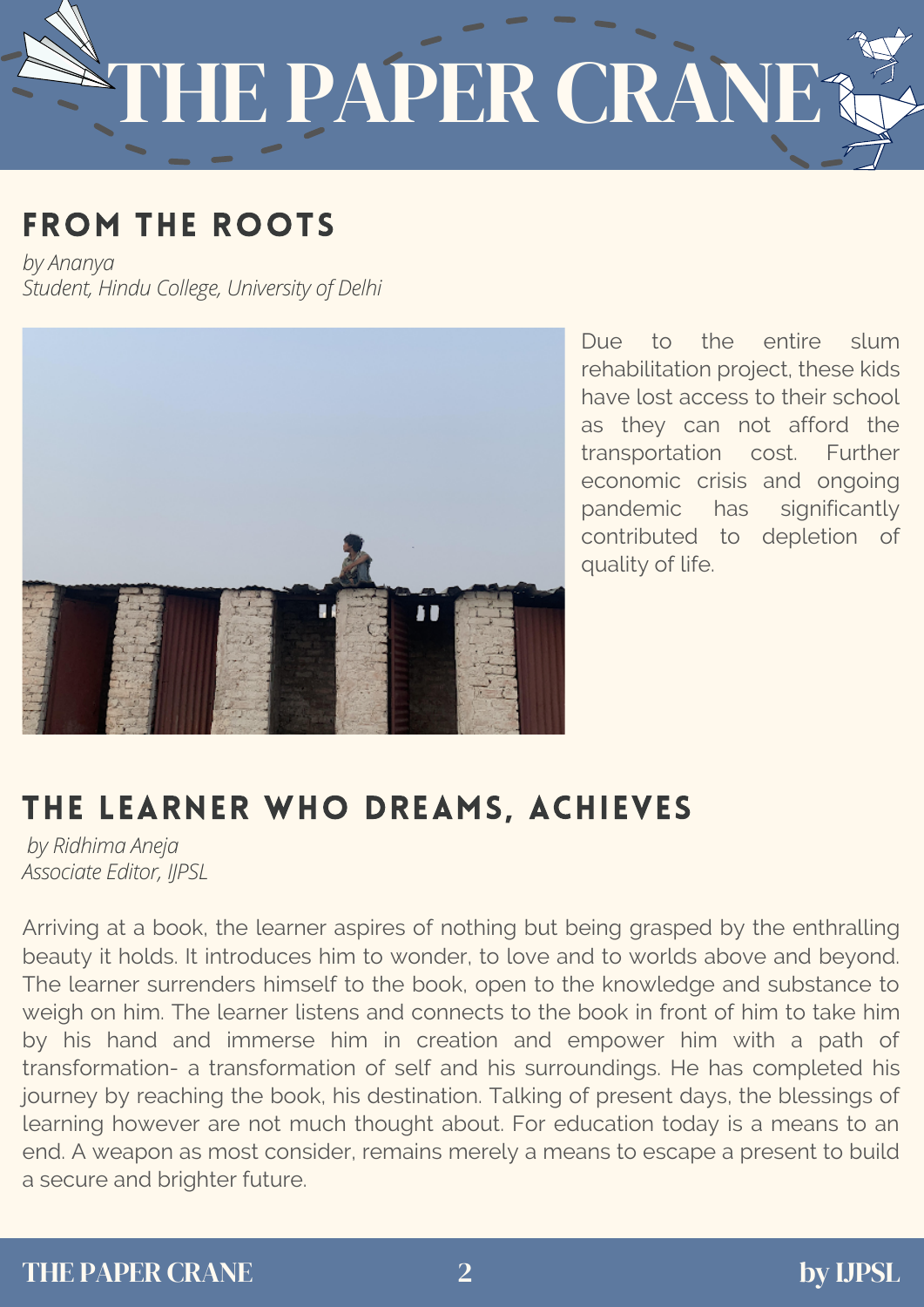### THE PAPER CRANE?

A child today does not look out of his 8th grade classroom admiring the bounties of nature but if at all looks outside, towards a future promised free of economic tribulations and further ahead at a pathway promising glory.

An Indian classroom is most often identified in the lines above. A weapon promised to all under the age of sixteen, useful sometimes to escape the agonies of the socio-economic structure established in India.

The promise of truly enjoying the beauty of Education is bestowed on some by the grace of the Study Gods as witnessed. Crying on learning of the atrocities on Indians by the British, finding triumph in stories of the American Independence, understanding with awe and learning the drainage system from the Indus Valley Civilization and smiling at the beauty of the Daffodils with Wordsworth, few feel the eternal bliss of knowledge.

'Vidya' as is correctly inferred as "correct knowledge" is often never sought. But who is to blame? Since generations, caged by the socioeconomic paradigm, both mindsets and curriculums, have failed to evolve reinforcing similar outcomes.

A mechanical structure cages the mind, which is most often motivated to remain focused on rigid outcomes as a solution to the socio-economic structure. This mechanical structure is praised by academics worldwide as they argue that the pressures of the system prepares students for life and brightens prospects of achievements at global platforms.

Truly, they have not seen what a human mind is capable of achieving once freed from the shackles of this ill-designed archaic system, as it promotes nothing but toxic merits of itself. The future of Indian classrooms resides in raising and actively 'upbringing learners', Accommodating true learning outcomes of transformation of the self and surroundings as envisioned. holistic education beginning and ending with nothing but the joy of learning accommodates within its ambit all aspects of the SDG – 4 envisioned by the United Nations and truly aligns with the vision it creates.

Let the learner dream, for he shall achieve. Some laws cannot be amended correctly.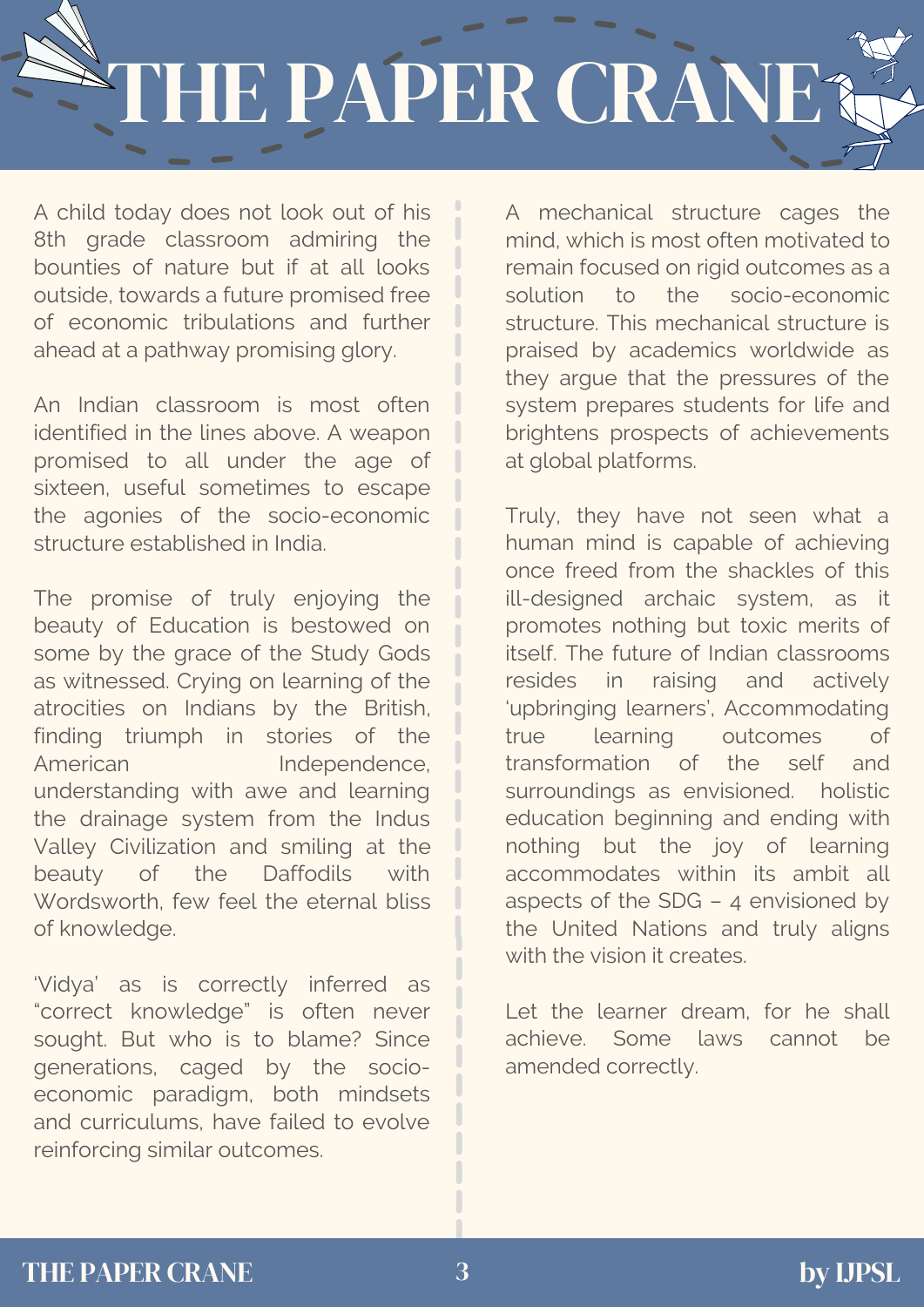# HE PAPER CRANE?

#### THE WORLD IS A BIG CLASSROOM

*by Aayushi Arora*

Junior Research Fellow, Council of Scientific and Industrial Research (CSIR) - Centre for Cellular and Molecular Biology (CCMB), Hyderabad.

The world has so much to offer, so much for us to experience, learn and unlearn. How we wish we hadn't been strangled in such stringent 'reallife' classrooms where redundant theoretical concepts and rote learning formats overrule self-directed learning. The existing 'one-size-fits-all learning models' might successfully ensure our academic growth, but it fails to cater to our emotional and social development. And that is where the significance of holistic curricula and quality education comes into picture. As part of the 17 Sustainable Development Goals by the United Nations, fostering inclusive and equitable quality education has increasingly become a popular approach to education in the 21st Century. [Nevertheless,](https://helpfulprofessor.com/21st-century-learning/) it significantly broadens the scope of what education is and what a teacher's role should be.

From a holistic perspective, education is much beyond the conventional mechanistic learning formats, or superficial scores and grades. It's about promoting Inquiry-based learning which makes traditional lessons in math, history, reading, and science personal, thereby enabling students to understand its practical application by resonating with their personal lives. For eg: A lesson about civil rights might be used to examine current acts of police brutality against people of colour. Or a biology lesson about RNA might be used to understand how RNA vaccines work. This further stimulates an inclusive classroom culture where each student gets to learn something new from the experiences/opinions of their classmates and teachers.

Furthermore, a 'holistic' curricula encompasses lessons on topics which are crucial in shaping our overall personality such as mental health, sex education, etc. It is therefore the need of the hour to adopt such wholesome education models to give rise to what we call the 'Renaissance Men and Women'.







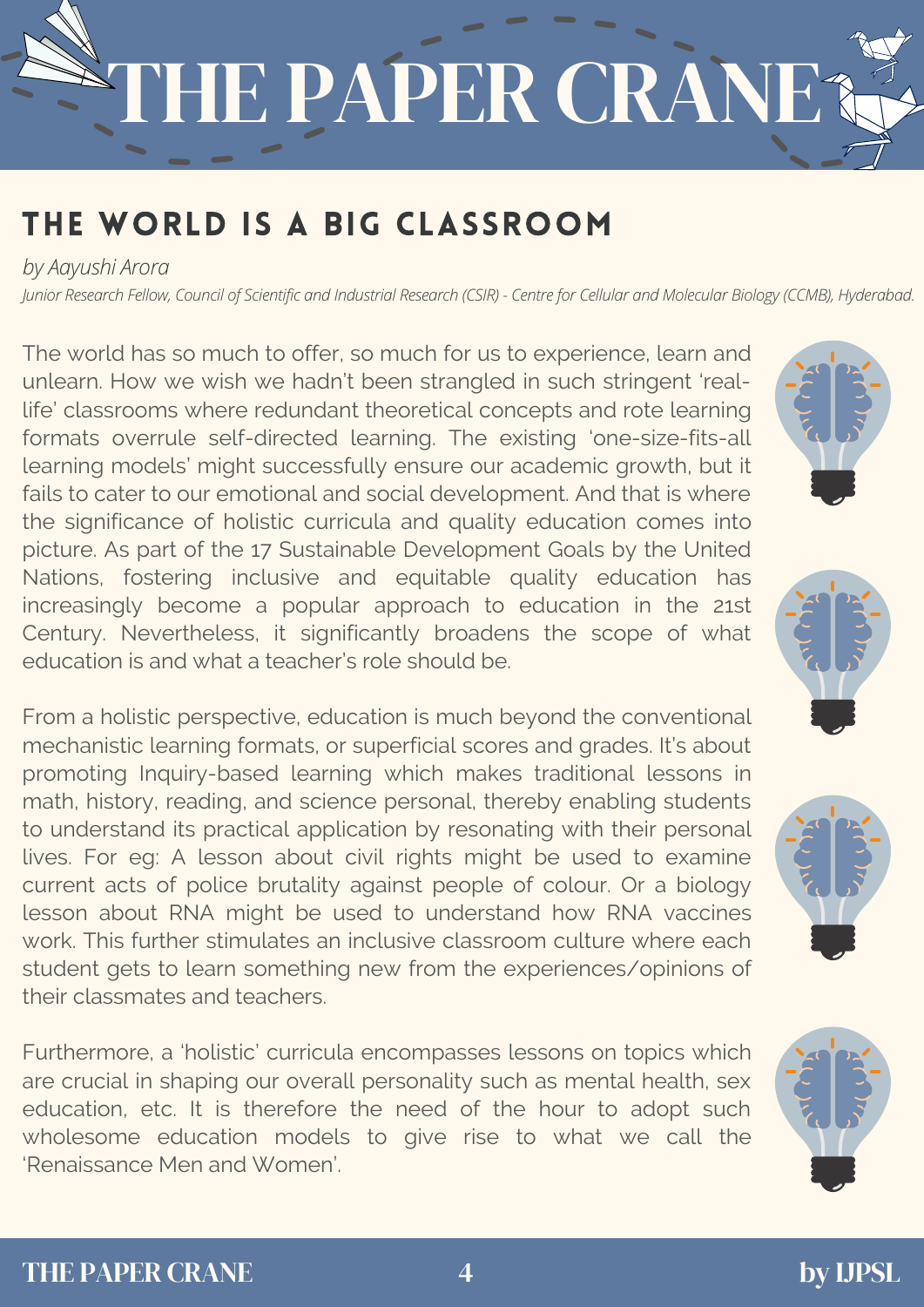# THE PAPER CRANE?

#### JOURNAL FEATURES

#### *National Education Policy's Stance on Early [Childhood](http://ijpsl.in/wp-content/uploads/2021/04/National-Education-Policys-Stance-on-Early-Childhood-Care-and-Mental-Health-Inclusive-Education-System_Dalvi-SethiUrvi-Mahajan-1.pdf) Care and Mental Health Inclusive Education System*

In this paper, a comparative analysis and a SWOT analysis have been performed to assert the cruciality of a regulatory mechanism for a constructive competitive ecosystem and to explore synergies of NEP's prosperous implementation. The authors have recommended measures and some potential solutions ranging from time-bound commitment towards NEP's foundational objectives, a sound regulatory system, to an indispensable budgetary expansion.

#### *Analysing [Non-Inclusive](https://ijpsl.in/wp-content/uploads/2020/12/Analysing-Non-Inclusive-NEP-2020-Concerning-Children-from-Marginalised-Community-and-Proposing-Solutions_Keshvi-Raonka-Tammana-Joon.pdf) New Education Policy 2020 Concerning Children from Marginalised Community and Proposing Solutions*

*by Dalvi Sethi and Urvi Mahajan by Keshvi Raonka and Tammana Joon*

This research paper aims to analyse the new National Education Policy 2020 in the context of marginalised sections of India. The paper limits its research to some marginalised communities. It concentrates on different problems relating to children belonging to (above stated) marginalised communities separately. The paper includes the shortcomings of NEP 2020 with reference to the inclusivity of marginalised children in India.

#### IMPACT REPORT **Five Countries With The Strongest [Education](https://borgenproject.org/strongest-education-systems/) Systems**

According to MBC Times, these countries outperform others because they value engagement and accountability culturally and their education systems emphasize effort over "inherent smartness." Each of the top five initiated unique tactics that have increased the quality and accessibility of education:

| <b>Country</b><br><b>Rank</b>         |  |
|---------------------------------------|--|
| South Korea                           |  |
| Japan<br>$\overline{2}$               |  |
| Singapore<br>3                        |  |
| Honk Kong<br>$\overline{\mathcal{A}}$ |  |
| Finland<br>h                          |  |